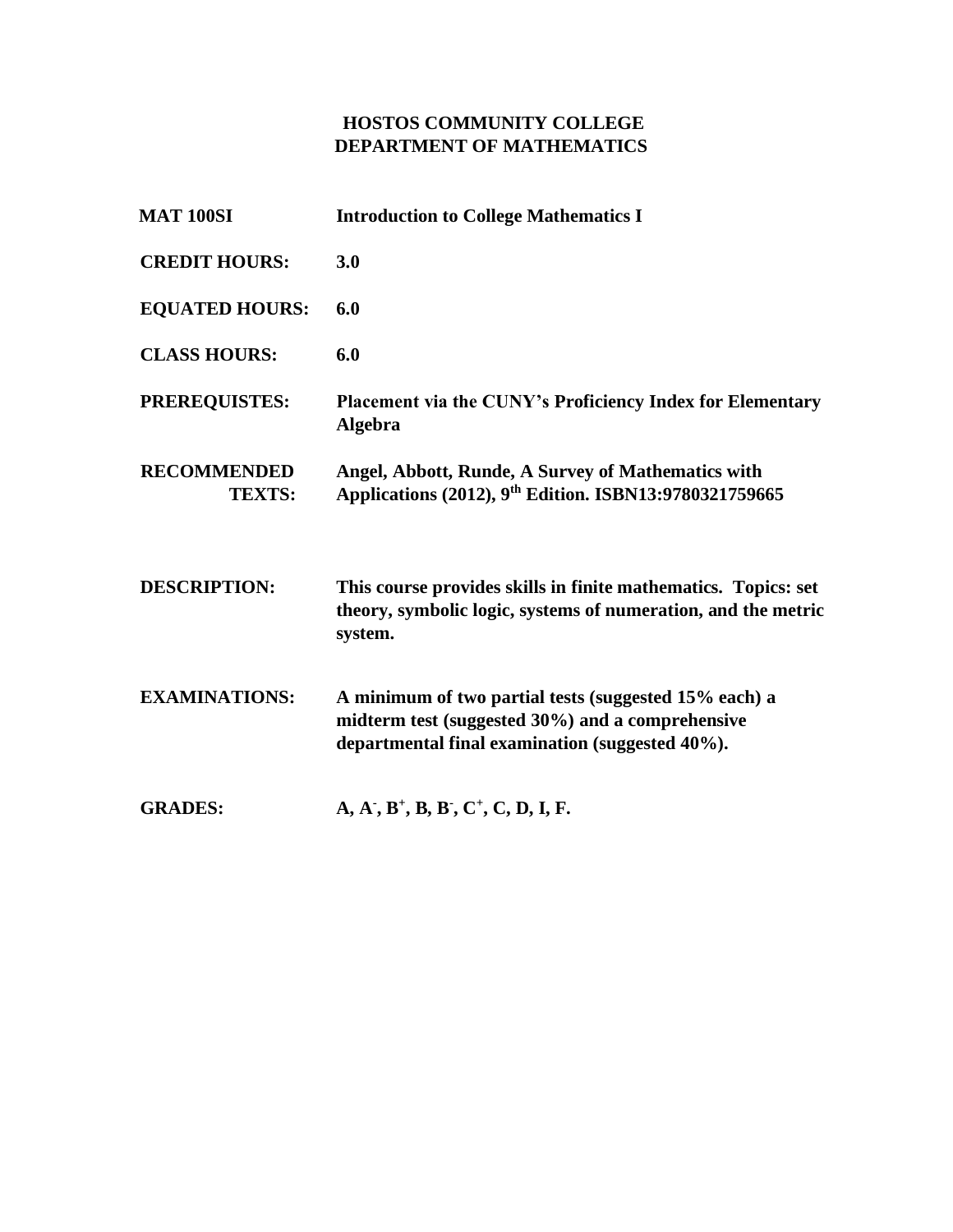## **LEARNING OUTCOMES FOR MAT 100 SI:**

## **The main aim of student learning outcome is to understand the following Mathematical concepts. In order to reach these understanding, students will:**

- 1. Interpret and draw appropriate inferences from quantitative and qualitative representations, such as Venn diagrams, truth tables etc.
- 2. Use numerical and statistical methods as well techniques from probabilities and number theory to draw accurate conclusions and solve mathematical problems.
- 3. Represent quantitative problems expressed in natural language in a suitable mathematical format such as use of Venn diagrams, logical statements, measure of center, spread or variation, system of numeration in base 10 and operation of bases other than 10.
- 4. Effectively communicate quantitative analysis or solutions to mathematical problems in written form such as set theory notation, Venn diagrams, logic statements, DeMorgan's law of sets and DeMorgan's law of logic.
- 5. Evaluate solutions to problems for reasonableness. Recognize patterns and use these patterns for predicting the general term in a sequence.
- 6. Apply mathematical methods to problems in other fields of study including Economic, Computer Science, Statistics, Modular number theory and Probabilities.

## Pathways Learning Outcomes: Mathematical and Quantitative Reasoning:

MAT100SI will meet all the following Pathways Learning Outcomes from "Mathematical and Quantitative Reasoning". A student will:

- 1. Interpret and draw appropriate inferences from quantitative representations, such as formulas, graphs, or tables.
- 2. Use algebraic, numerical, graphical, or statistical methods to draw accurate conclusions and solve mathematical problems
- 3. Represent quantitative problems expressed in natural language in a suitable mathematical format.
- 4. Effectively communicate quantitative analysis or solutions to mathematical problems in written or oral form.
- 5. Evaluate solutions to problems for reasonableness using a variety of means, including informed estimation.
- 6. Apply mathematical methods to problems in other fields of study.

## LEARNING OUTCOMES ASSESSMENT TOOLS:

SLO #1 & PLO #1:

• In unit test 1, students will analyze and interpret Venn diagrams drawing appropriate inferences from these diagrams to solve problems.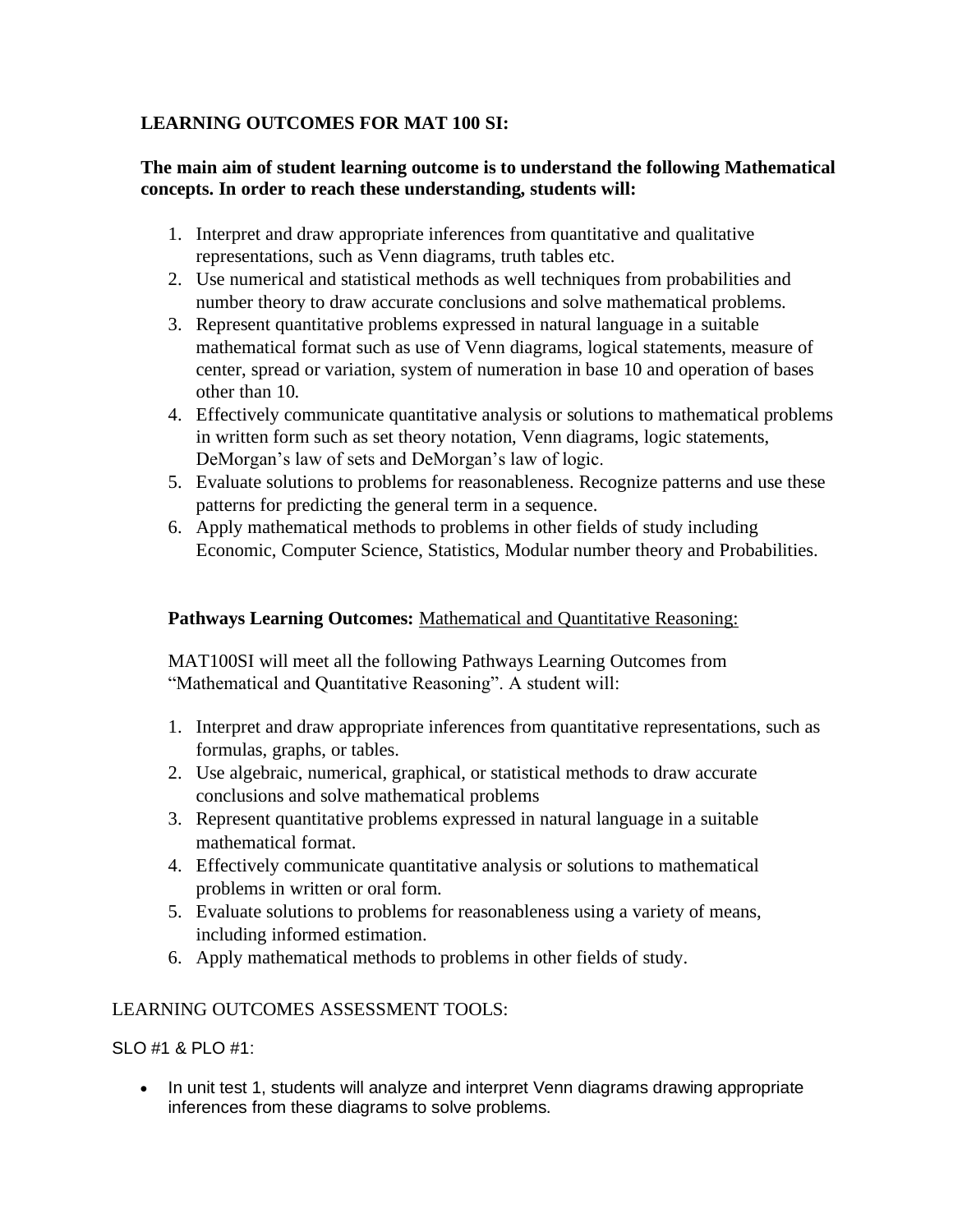• In unit test 2, students will analyze and interpret truth tables drawing appropriate inferences to determine the truth of given statement. (The comprehensive final exam will also evaluate this learning objective)

### SLO #2 & PLO #2:

- Every unit test and the final require students to use numerical methods to reach a conclusion and in so doing solve a given problem.
- Notable examples: Use numerical methods to solve problems requiring converting between different numeral systems such as Roman Numerals to standard notation, convert between base 2 as well as other base systems to the standard base 10 system and vice versa. (unit tests 3&4)
- Use techniques and methods from probabilities (unit 3 test) to draw accurate conclusions about how likely an event is to occur and use these conclusions to solve mathematical problems concerning the probability of an event(s).

### SLO #3 & PLO #3:

- In unit test 1, students must translate given quantitative statements expressed in natural language and accurately represent these in terms of Venn diagrams.
- In unit test 2, students must translate given logical statements expressed in natural language and accurately represent these in a truth table format.

### SLO #4 & PLO #4:

- Every unit test and the final require students to apply analysis of quantities and then communicate the results or conclusion in written form to solve mathematical problems.
- Examples: In unit test 1, set theory will be used to analyze quantities and find solutions to mathematical problems. In unit test 2, logic statements and truth tables will be used to determine the truth value of a given statement. In unit test 3, methods of probability will be used to determine how likely an event is to occur. In unit test 4, quantitative analysis of different base systems will be used to convert between base systems and perform modular arithmetic calculations.

#### SLO #5 & PLO #5:

- In unit test 1, students will be required to recognize patterns and use these patterns to predict a future or "n" th term. A sense of what is a reasonable extension of the pattern presented is all but essential.
- In unit test 3, students will need to apply methods of probability to determine how like an event is to occur. A sense of what is reasonable is essential in understanding what is the range of possible solutions and greatly assists this process.
- In unit test 4, conversion within the metric system and between American and metric units requires a sense of what is a reasonable solution to check one's answer. (The comprehensive final exam will also evaluate this learning objective).

## SLO #6 & PLO #6:

• In this course mathematical methods will be applied to: Computer Science-Modular number theory (Unit test 4 base two system) and Probabilities (Unit test 3) (The comprehensive final exam will also evaluate this learning objective)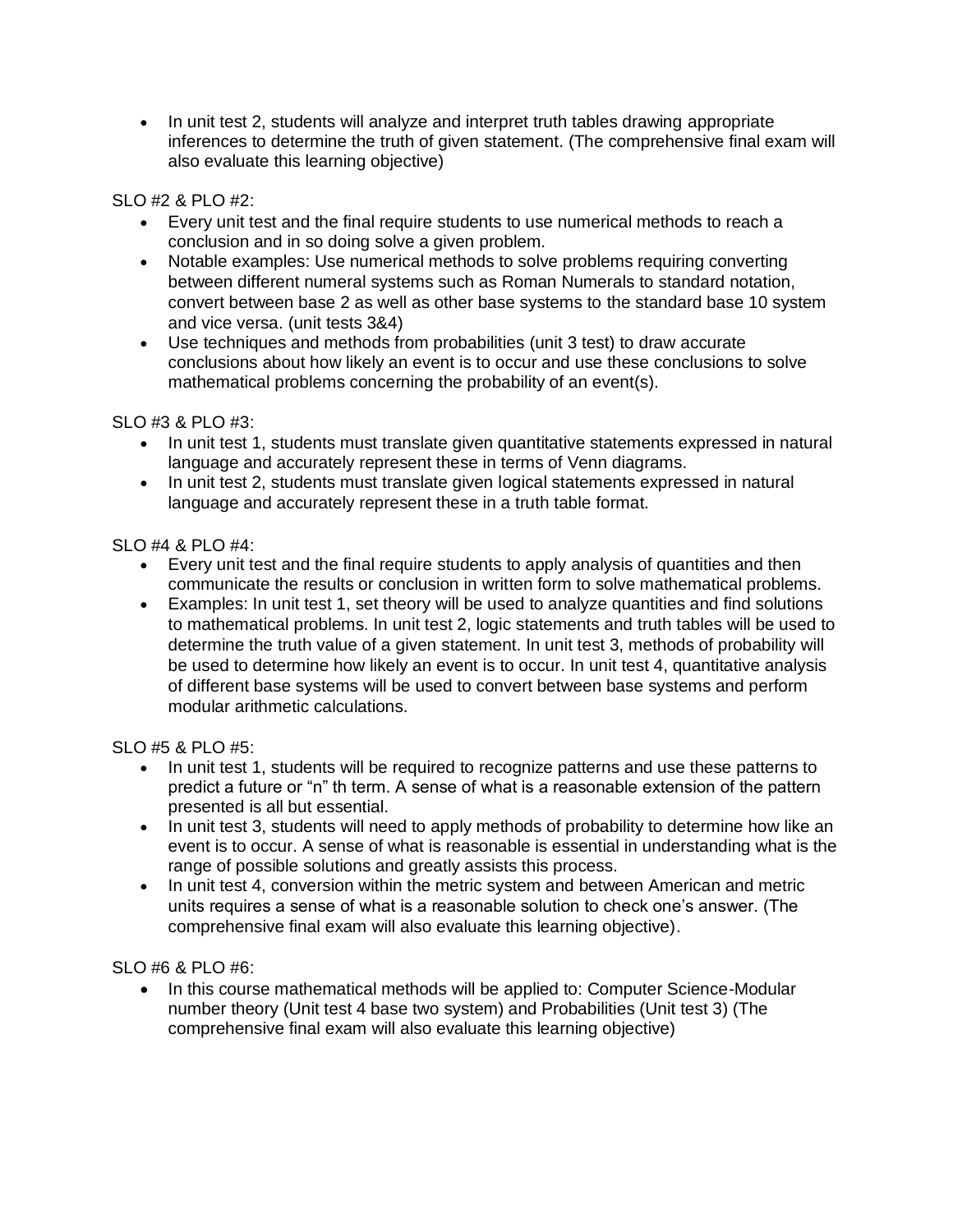# MAT 100 SI COURSE OUTLINE

## I. SEQUENCES OF REAL NUMBERS

- 1. Addition of signed numbers
- 2. Subtraction of signed numbers
- 3. Multiplication of signed numbers
- 4. Division of signed numbers
- 5. Arithmetical Progressions
- 6. Multi-level Arithmetical Progressions
- 7. Geometrical Progression
- 8. Harmonic Progressions

### II. FACTORIZATION AND PRIME NUMBERS:

- 1. Addition of fractions with the same denominator
- 2. Subtraction of fractions with the same denominator
- 3. Addition of fractions with the different denominators
- 4. Subtraction of fractions with the different denominators
- 5. Multiplication of fractions
- 6. Division of fractions
- 7. Find the factors of any counting numbers
- 8. Distinguish between prime and composite number
- 9. Find the prime factorization of any counting number

## III. PROBABILITY

- 1. Percent
- 2. The three types of percent problems
- 3. Change percent to decimal and to fraction
- 4. Find the probability of an event such as rolling a dice, picking a card from a random deck or tossing a coin.
- 5. Describe the sample space of a probability experiment.
- 6. Find the probability of two events occurring that are mutually exclusive
- 7. Find the probability of two events occurring that are not mutually exclusive.

## **Test # 1**

#### IV. PLACE VALUE IN THE DECIMAL SYSTEM:

- 1. Write numbers in expanded notation
- 2. Write numbers in the decimal notation
- V. OTHER BASES:
	- 1. Discover other systems of notation
	- 2. Write numbers in other bases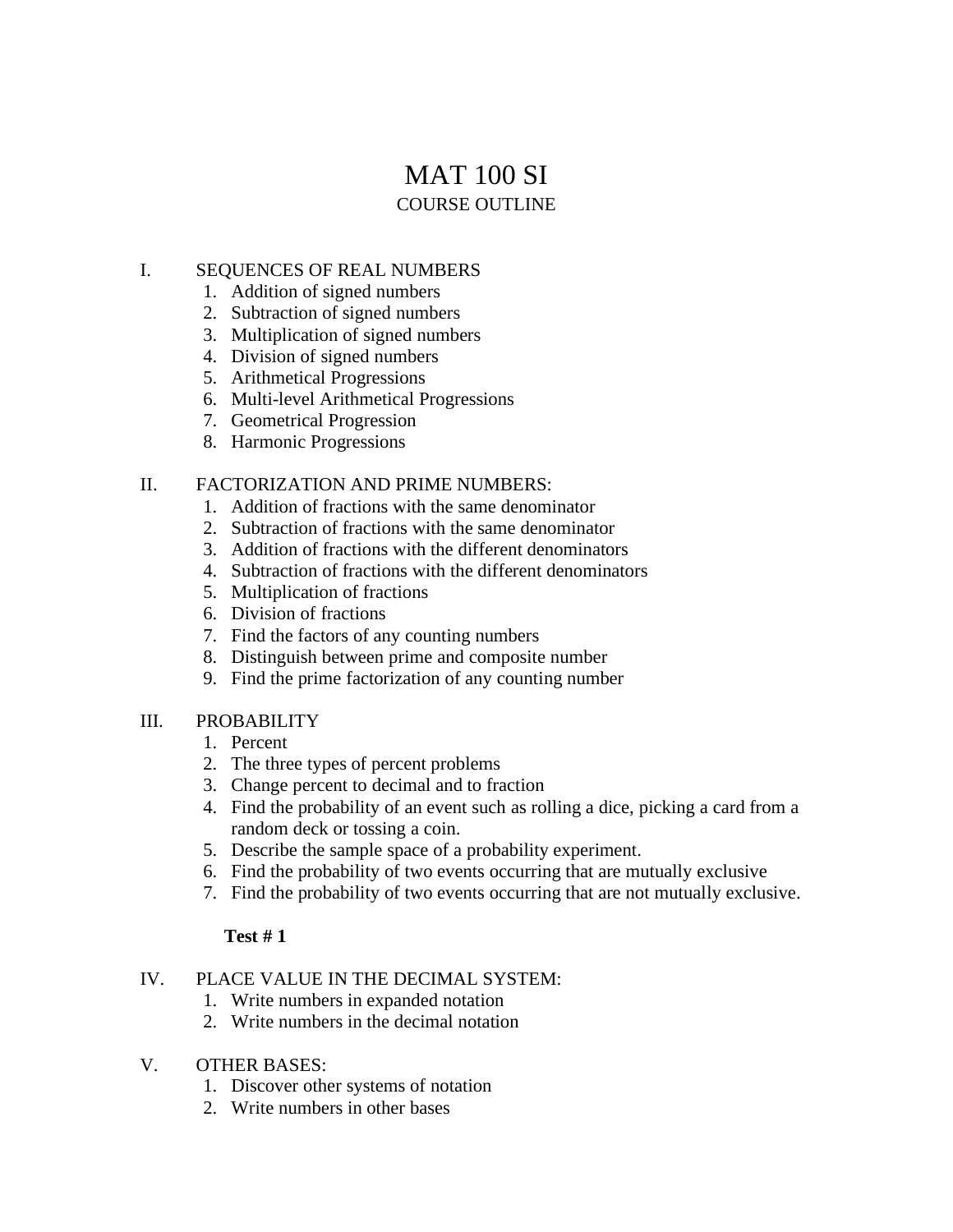- 3. Translate numbers from base 10 to base x
- 4. Translate numbers from base x to base 10
- VI. OPERATION IN OTHER BASES:
	- 1. Perform addition in bases 2, 5 and 12
	- 2. Perform addition in bases 2, 5 and 12
	- 3. Perform multiplication in bases 2, 5 and 12
	- 4. Perform division in bases 2, 5 and 12
- VII. MOLULAR ARITHMETIC:
	- 1. Add and subtract on a 12-hour clock
	- 2. Multiply and divide on a 12-hour clock
	- 3. Working with negative numbers on a clock
	- 4. Compute in arithmetic modulo 5
	- 5. Working with negative numbers in arithmetic modulo 5
	- 6. Compute in arithmetic modulo10
	- 7. Working with negative numbers in arithmetic modulo 10
- VIII. THE METRIC SYSTEM:
	- 1. Definition of a number written in scientific notation with examples
	- 2. Change a number written in scientific notation to standard notation
	- 3. Change a number written in standard notation to scientific notation
	- 4. Multiply numbers written in scientific notation
	- 5. Divide numbers written in scientific notation
	- 6. Units of measure in the metric system
	- 7. Conversion of measurements within the metric system
	- 8. Conversion between the Metric and English systems

## **Test # 2: Midterm**

- IX. NUMBERS AND NUMERALS:
	- 1. Define number and numeral
	- 2. Write Roman (Egyptian) numerals
	- 3. Compute in the Roman (Egyptian) system of numeration

#### X. BASIC DEFINITIONS AND PROPERTIES OF SET:

- 1. Define set, subset, proper subset, empty set, universal set
- 2. Describe sets by rule and roster
- 3. Define complement of a set
- 4. Find the number of subsets that can be formed from an indefinite set
- 5. Identify equivalent sets
- 6. Classify sets as finite or infinite

## XI. RELATIONSHIPS BETWEEN SETS:

- 1. Define and find the intersection of sets
- 2. Define and find the union of sets